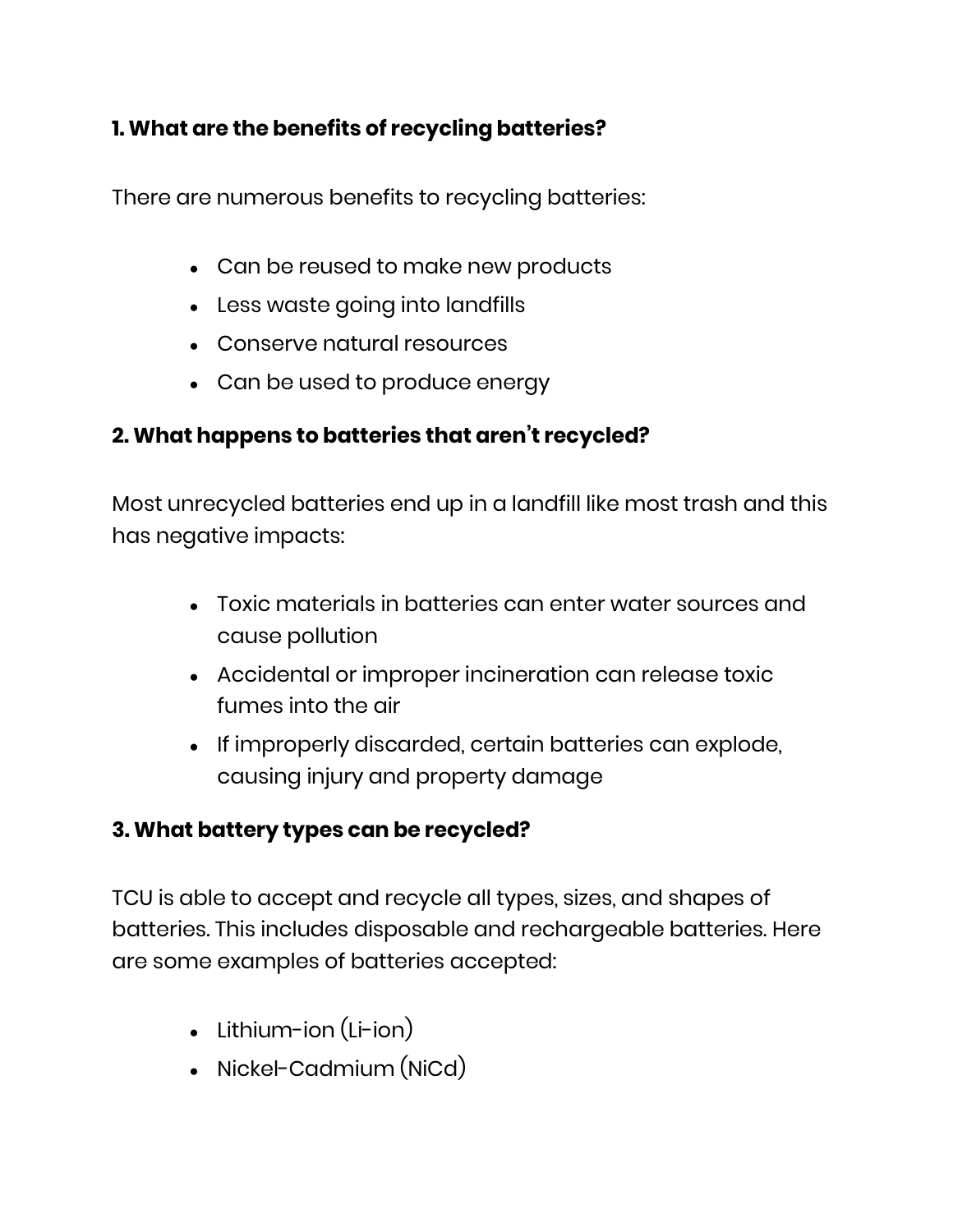- Nickel Metal Hydride (NiMH)
- Alkaline
- Primary Lithium  $(Li)$
- Mercury, Silver Oxide, Zinc Air (Button)

### **4. How do I recycle my batteries at TCU?**

Click to find the closest collection location within your department and follow the below steps to ensure safe recycling:

- 1. **Tape the terminals or ends of the batteries.** This reduces the risk of fire by preventing batteries from coming into contact with other batteries or any metal. (Tape is included with the collection container.) Please tape in such a way that the type of battery is still visible. Another option is to place similar batteries either individually or side by side in clear plastic bags so that the ends do not touch.
- 2. **Place taped batteries in the designated container and close the lid.** The battery recycling containers are emptied quarterly. If you have lead-acid batteries (like car batteries), or other larger batteries that do not fit in the container, contact the Office of Risk Management, Environmental Management and Safety, to request a pickup.

### **5. Is there a limit to how many batteries I can recycle?**

Battery recycling containers will be checked and emptied quarterly. The containers can only hold three gallons, so if you have a large amount of batteries to recycle at once, email the Hazardous Materials Safety Manager to schedule a pickup.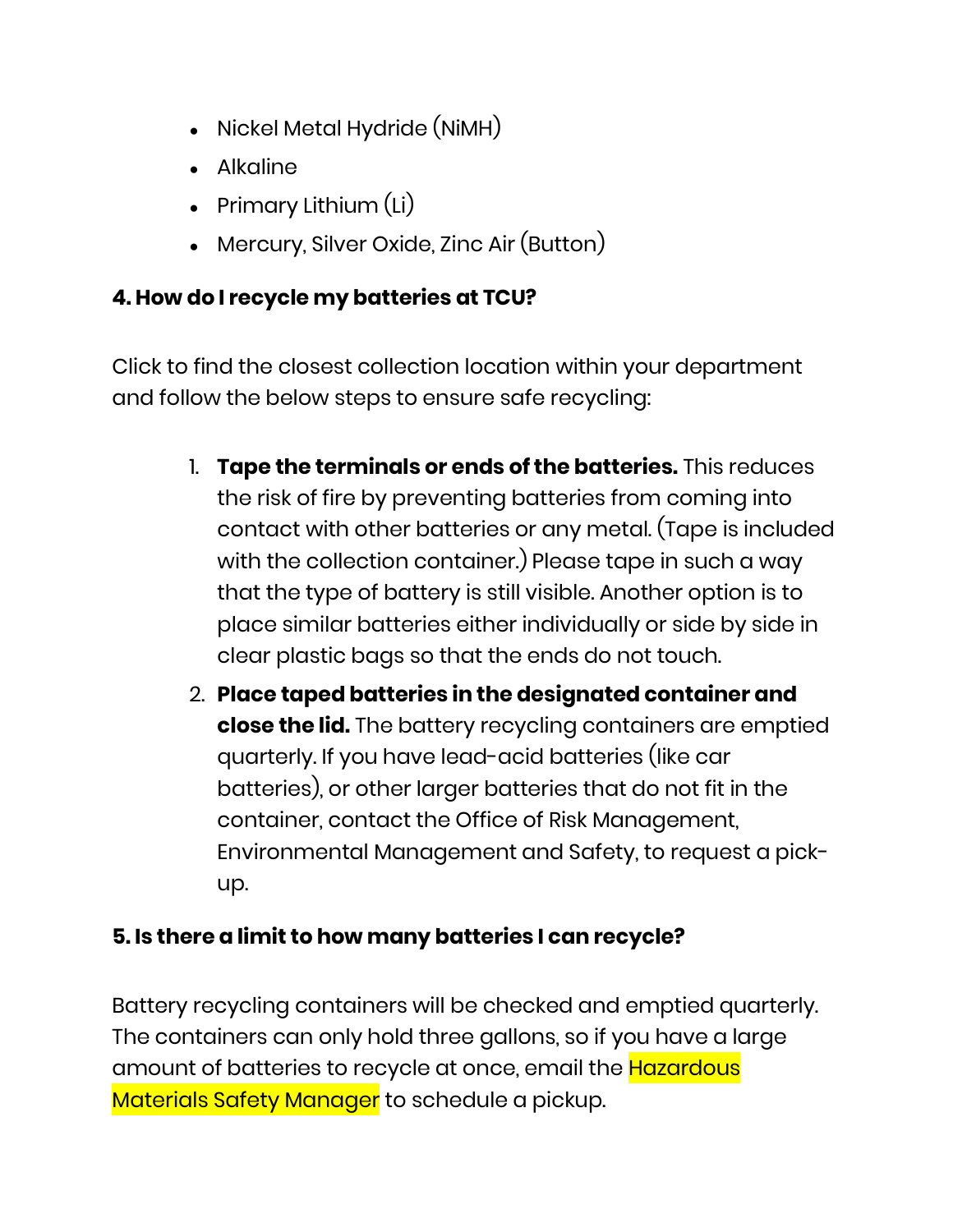Attach this link: [https://tcusafety.tcu.edu/environmental](https://tcusafety.tcu.edu/environmental-management/)[management/](https://tcusafety.tcu.edu/environmental-management/)

## **6. What should I do with damaged and/or leaking batteries?**

Keep the leaking or damaged batteries separated from other batteries. If possible, place the batteries in a plastic bag. Call or email the Office of Environmental Management and Safety to request a special pickup.

Attach this link: <https://tcusafety.tcu.edu/environmental-management/>

### **7. The battery container is full. What should I do?**

If the battery recycling container becomes full before the scheduled pick-up date, notify the *Office of Environmental Management and* Safety.

Attach this link: <https://tcusafety.tcu.edu/environmental-management/>

### **8. Which batteries are best choices for purchase?**

Rechargeable batteries are the best for your wallet and the environment. Reusing batteries not only minimizes the quantity sent for disposal and recycling, but it is also cost effective.

#### **9. Can I bring my batteries from home?**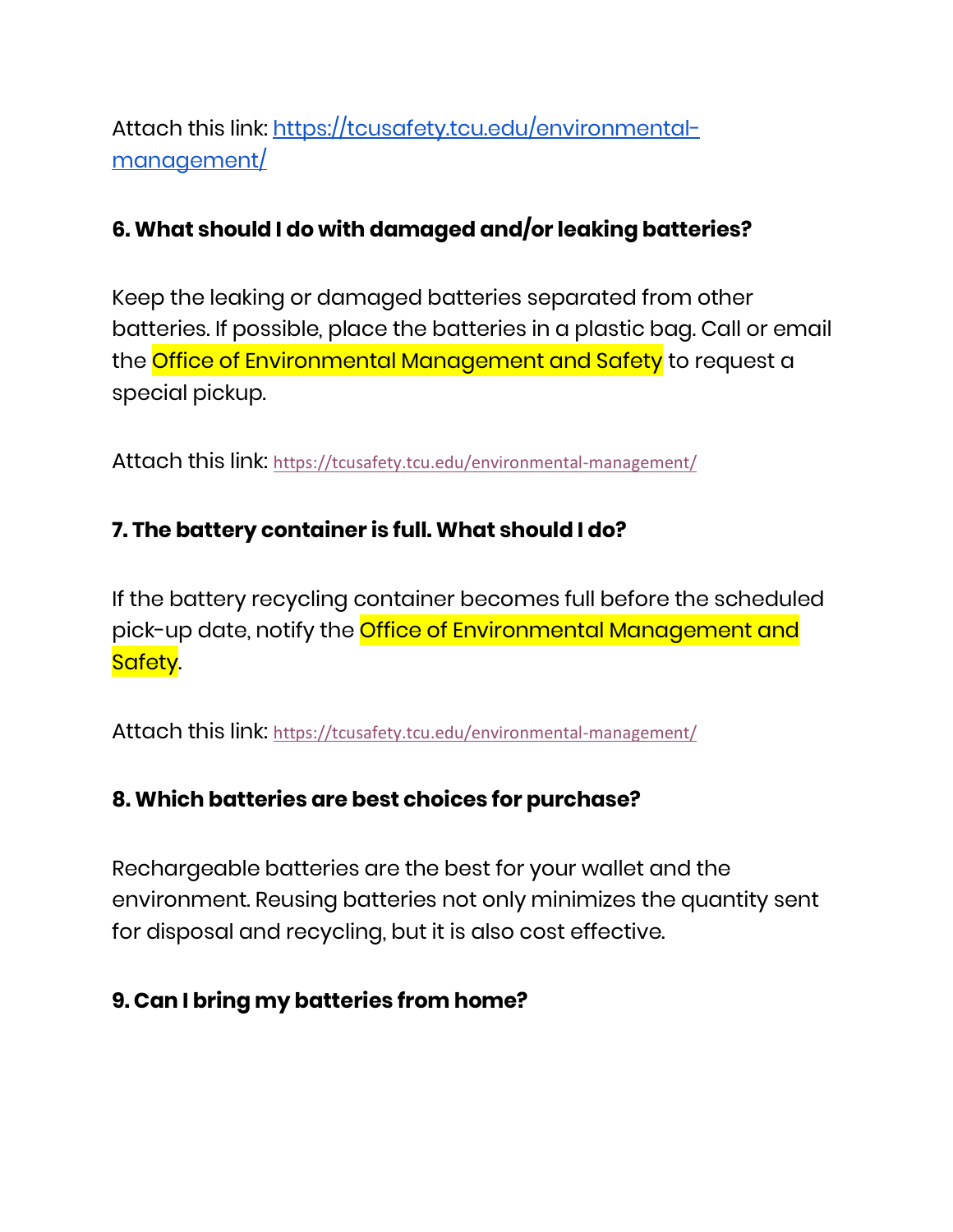NO. Please do not bring batteries from your home to campus for recycling. See question 13 for locations where to recycle batteries in your area.

#### **10. I live in the residence halls; how do I recycle my batteries?**

Student government has provided battery recycling containers in the common areas of the residence halls and clubhouses. Simply tape terminal ends or place the batteries in small plastic bags before dropping them into the recycling container.

# **11. What if I have a lot of batteries or several lead acid batteries that will not fit in the collection containers?**

Place the batteries in a container that will support the weight and be comfortably picked up. Send requests to the Office of Environmental Management and Safety.

Attach link: <https://tcusafety.tcu.edu/environmental-management/>

### **12. I requested to have a battery picked up, now what?**

Pickups will be completed within a week of the request.

## **13. What if I'm not on campus and need to recycle my batteries?**

Contact your local municipality to find the best battery recycling options in your area. Many battery retailers often will take batteries back.